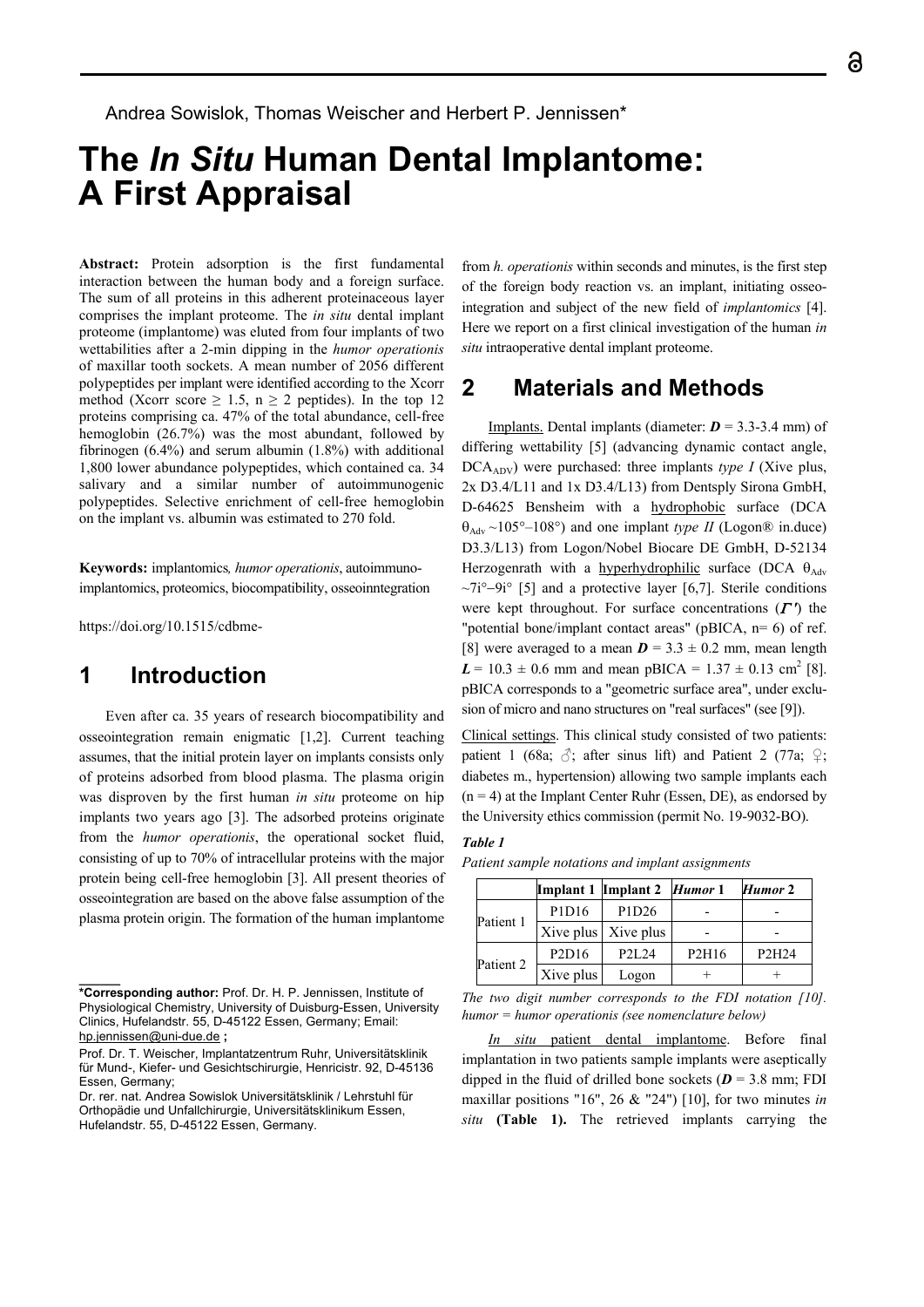implantome were washed with saline (0.9% NaCl), quick frozen in liquid  $N_2$  and stored at -80 $^{\circ}$ C [3]. After thawing the whole implants below the cutting plane (i.e. pBICA) [8] were eluted in vials in three two-min steps of 0.5 ml each, under reducing conditions in 4% SDS with final addition of 0.3 ml idoacetamide buffer at ~25°C as described [3]. Protein was determined after TCA precipitation according to Lowry [3].

*Humor operationis*. Operational fluid samples of 800 -1000 µl, (10-20 mM EDTA, pH 7.4) were taken from patient 2 by syringe from two sockets (FDI positions "16" & "24"), prior to final implantation, kept on ice, centrifuged (8000 x g), quick frozen in liquid  $N_2$  and stored at -80 $^{\circ}$ C. For analysis at Mosaiques GmbH samples were denatured under reducing conditions with 4% SDS [3] and heated to ~100 $^{\circ}$ C for 3 min.

*In vitro* plasma proteome. Citrated fresh frozen human blood plasma (-80°C), obtained from the Transfusion Medicine (UK-Essen), was thawed at 0°C and warmed to 37°C. After immersion of a Logon implant under slow movement in plasma for 2 min at 37°C, it was immersed in saline 1 min, then in fresh saline under whirling 1 min and finally rinsed with saline. It was fully eluted in a vial with 1.5 ml of 0.1 M NaOH,  $4\%$  SDS [11] for 5 min at 100°C and stored at -80°C.

Proteome analysis. Samples were analyzed by LC-MS/MS (Orbitrap Velos, Proteome Discoverer 1.4, Sequest FTMS) at Mosaiques GmbH, Hannover**.** From each cluster of the four samples the peptide sequence with the highest Xcorr score > 1.5 [12] was selected and applied for protein<sup> $*$ </sup> identification. In **Table 2,** in addition to the Xcorr  $\geq 1.5$  score, higher confidence levels, in the form of the false discovery rate approach (FDR 5% or 1%) [13,14], were employed leading to an exponential reduction in the number of proteins $\mathscr{F}$ . The four patient implantomes were then averaged by row-statistics (Prism 4, GraphPad, San Diego, CA, USA).

The term protein in proteomic nomenclature corresponds strictly only to a mature polypeptide chain, either as gene expressed or as post-translationally processed. Holoproteins such as hetero-oligomeric, quarternary structured proteins e.g. hemoglobin (two non-covalently bound subunits) or hetero-oligopeptidic disulfide crosslinked tertiary structured proteins e.g. fibrinogen (three covalently linked polypeptides) are officially listed as two or three separate entities respectively. The number of listed mature polypeptides is therefore greater than the actual number of holoproteins (see **Tables 4** and **8**). To avoid problems the annotated term protein $^*$ , denoting distinct "assumed proteins", will be used to indicate the identified polypeptides in proteomic analyses. Nomenclature: The sample ID notation e.g. P1/D/16 corresponds to the *Patient No*./*implant company* (D: Dentsply, L: Logon)/and the *tooth position Numbers* 16, 26, 24 according to the international FDI terminology [10] (**Table 1**). All other terms used in this paper are defined in [4]**.**

# **3 Results and Discussion**

## **3.1 General dental implantomics**

Protein analysis of samples. The protein amount eluted after 2 min of adsorption from the four patient *in situ* implants is shown in **Table 2,** yielding a mean mass of  $m = 45.0 \pm 6.9$  $\mu$ g/implant and a surface concentration  $\Gamma' = 32.7 \pm 4.7$ µg/cm2 . Protein multilayers appear possible. Similar values are eluted from the *in vitro* implant after plasma adsorption. The value of  $\Gamma'$  does not include the surface area increase from the micro and nano surface structures as considered in "actual surface" calculations [9]. Little is known on the DNA, RNA, lipid, carbohydrate or vesicle-compositions within the protein layer nor how the layer is removed e.g. by proteolysis or phagocytosis. In *humor operationis* (**Table 2**) the protein concentrations (53 mg/ml) are lower than in blood plasma.

### *Table 2*

*Protein in implant eluates (A) and humor operationis (B).*§

| A. Eluates                     | Vol.<br>ml | Conc.      | mass    | г.<br>$\mu$ g/cm <sup>2</sup> |
|--------------------------------|------------|------------|---------|-------------------------------|
| <b>Implants</b><br>in situ     |            | $\mu$ g/ml | $\mu$ g |                               |
| P1D16                          | 1.8        | 22         | 39.6    | 29                            |
| P1D26                          | 1.8        | 26         | 46.8    | 34                            |
| P2D16                          | 1.8        | 30         | 54.0    | 39                            |
| P2L24                          | 1.8        | 22         | 39.6    | 29                            |
| Implant<br>in vitro            |            |            |         |                               |
| 2ADN                           | 1.5        | 32         | 48.0    | 35                            |
| <b>B.</b> Humor<br>operationis |            | mg/ml      | mg      |                               |
| P2H16                          | 1.0        | 53         | 53      |                               |
| P2H24                          | 1.0        | 53         | 53      |                               |

 ${}^{s}A$  mean pBICA = 1.37  $\pm$  0.13 cm<sup>2</sup> (n=6) [8], i.e. a "geometric *surface area" [9]), were used for calculating the surface concentrations ('). In situ: implantome from socket fluid; in vitro: implantome from plasma. For further details see Methods.* 

Proteome analysis. The proteome analysis in the various fluids is in a sense still a "shotgun" situation [12]. As shown in **Table 3** different confidence levels for peptide identification and abundance of proteins<sup>\*</sup> exist, for which however a general consensus is still in evolution. As indicated in Methods three procedures were applied: Xcorr > 1.5; FDR  $\leq$  5%; and FDR  $\leq$ 1%. An Xcorr  $> 1.5$  [12], as employed in our previous work [3], allows compatibility with this work and inclusion of low abundance proteins<sup>\*</sup>. Single peptides are excluded ( $n \ge 2$ ) in Xcorr but not in FDR. Increasing the confidence level to FDR exponentially reduces identified proteins<sup>36</sup>: For P1D16 in Xcorr we find 3330 peptides identifying 1884 proteins<sup>\*</sup>. In FDR  $\leq$ 5% only 235 peptides identify 196 proteins<sup>#</sup>:. In FDR  $\leq$  1% 189 peptides identify 165 proteins $*$  indicating only an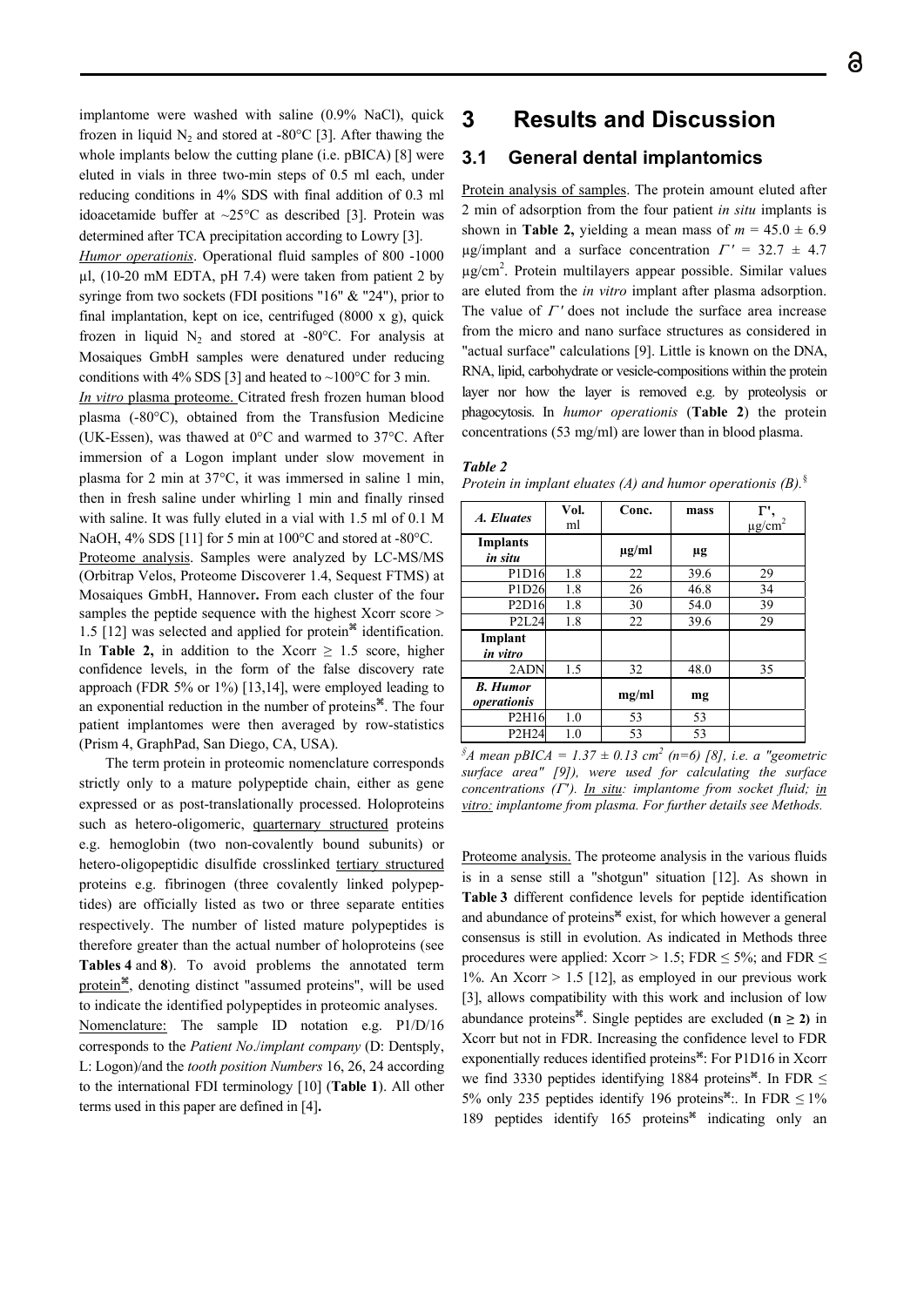improvement of ca 15%. Since  $FDR \le 5\%$  includes all in FDR  $\leq$  1% identified proteins<sup>36</sup>, it is used for both FDR levels here.

#### *Table 3*

*Proteome analysis at three different confidence levels with numbers of analytical peptides and identified* proteins *§ .* 

|                                | Identified and Quantified Proteins <sup>36</sup> |                        |     |                                 |     |                                |  |
|--------------------------------|--------------------------------------------------|------------------------|-----|---------------------------------|-----|--------------------------------|--|
| <b>Samples</b>                 | Xcorr > 1.5<br>$n \geq 2$                        |                        |     |                                 |     |                                |  |
|                                |                                                  |                        |     | $FDR \leq 5\%$                  |     | $FDR < 1\%$                    |  |
| <b>Patients</b>                | Peptides                                         | Proteins <sup>36</sup> |     | Peptides Proteins <sup>36</sup> |     | Peptides Proteins <sup>*</sup> |  |
| P1D16                          | 3506                                             | 1884                   | 235 | 196                             | 189 | 165                            |  |
| P1D26                          | 4980                                             | 2216                   | 339 | 251                             | 274 | 212                            |  |
| P2D26                          | 4985                                             | 2272                   | 347 | 253                             | 279 | 214                            |  |
| P <sub>2</sub> L <sub>24</sub> | 3352                                             | 1855                   | 233 | 197                             | 191 | 169                            |  |
| <b>Plasma</b>                  |                                                  |                        |     |                                 |     |                                |  |
| 2ADN                           | 1502                                             | 505                    | 189 | 131                             | 156 | 120                            |  |
| <b>Humor</b>                   |                                                  |                        |     |                                 |     |                                |  |
| <b>P2H16</b>                   | 1607                                             | 469                    | 204 | 139                             | 169 | 127                            |  |
| <b>P2H24</b>                   | 2054                                             | 548                    | 240 | 152                             | 198 | 139                            |  |

*§The term* proteins<sup>\*</sup> denotes assumed proteins.

 *For further details see Methods and the text..* 

| Table 4 |                                                                                       |  |  |  |
|---------|---------------------------------------------------------------------------------------|--|--|--|
|         | Top 12 proteins <sup>#</sup> of four averaged in situ dental implantomes <sup>§</sup> |  |  |  |

| No. | Name                                      | Symbol        | Abundance<br>[ppm] |          |
|-----|-------------------------------------------|---------------|--------------------|----------|
|     |                                           |               | mean               | $\pm$ SE |
| 1   | Hemoglobin $(\alpha\beta$ subunits)*      | HB(A,B)       | 192158             | 15978    |
| 2   | Fibrinogen ( $\alpha\beta\gamma$ chains)* | FG(A,B,C)     | 46287              | 7506     |
| 3   | LisH domain-cont. protein*                | FOPNL         | 17052              | 4535     |
| 4   | Rho GTPase-activ. Prot. 21                | ARHGAP21      | 16932              | 2748     |
| 5   | Serum albumin*                            | ALB           | 13213              | 4984     |
| 6   | Semaphorin-6A                             | <b>SEMA6A</b> | 10869              | 2139     |
| 7   | Spectrin β-chain, erythrocyte*            | <b>SPTB</b>   | 10132              | 5394     |
| 8   | Phospholip. phosphatase type 3            | PLPPR3        | 8191               | 1178     |
| 9   | Zinc finger protein 821                   | <b>ZNF821</b> | 7905               | 4451     |
| 10  | Putative exonuclease GOR                  | REXO1L1P      | 6753               | 1002     |
| 11  | Titin                                     | <b>TTN</b>    | 6398               | 2269     |
| 12  | Protein PRR14L                            | PRR14L        | 5734               | 4985     |

*§*Profile and abundance by Xcorr > 1.5 (n ≥ 2): mean  $\pm$  SE (4), *total ppm for 4 implants = 720907 ppm. \*FDR*  $\leq$  *5%* 

The mean data of the four patient implantomes are shown in **Table 4.** The proteins hemoglobin (= holoprotein of a 2x2subunit structure:  $(\alpha_2\beta_2)$  (26.7%), fibrinogen (= protein of 3x2 crosslinked polypeptides  $(A\alpha, B\beta, \gamma)_2$ ) with 6.4% are the most abundant proteins plus serum albumin (monomer) with 1.8%. All 12 entries add up to an overall abundance of 47%.

# **3.2 Special dental Implantomics**

Salivary proteins $^*$ . From 27 distinct protein groups in the implantome partly in the implantome two were selected. The first group contains at least 34 different salivary proteins $*$  (see [15,16]) including five protein<sup> $*$ </sup> families of lysozyme, galectins, mucins and proline-rich proteins shown in **Table 5**.

*Families of salivary proteins*<sup> $\mathscr$ </sup> *in the dental implantome*  $\delta$ 

| Fam-           | Name                 |                   | Abund., ppm   |     |  |
|----------------|----------------------|-------------------|---------------|-----|--|
| ilv            |                      | <b>Symbol</b>     | Mean          | SЕ  |  |
|                | Galectin-3*          | LGALS3            | $\mathcal{R}$ | 1   |  |
| 1              | Galectin-7*          | LGALS7            | 5             | 2   |  |
|                | Galectin-12          | LGALS12           | 85            | 36  |  |
| $\overline{2}$ | Lysozyme C*          | $LYZ^*$           | 13            | 10  |  |
|                | Mucin-12             | MUC <sub>12</sub> | 136           | 63  |  |
| 3              | Mucin-16             | MUC16             | 1479          | 228 |  |
|                | Mucin-19             | MUC19             | 136           | 26  |  |
|                | Proline-rich prot 12 | <b>PRR12</b>      | 98            | 18  |  |
| 4              | Proline-rich prot 22 | <b>PRR22</b>      | 366           | 106 |  |
|                | Proline-rich prot 25 | <b>PRR25</b>      | 25            | 2   |  |
| 5              | Protein S100-A4*     | S100A4            | 9             | 3   |  |
|                | Protein S100-A6*     | S100A6            | 35            | 8   |  |
|                | Protein S100-A9*     | S100A9            | 17            | 2   |  |

| <sup>§</sup> For further details see <b>Table 4</b> ; mean $\pm$ SE (4); *FDR $\leq$ 5%; |  |  |  |
|------------------------------------------------------------------------------------------|--|--|--|
|                                                                                          |  |  |  |

Wettability and plasma (not shown). Implantome comparison of the hyperhydrophilic P2L24 vs. the hydrophobic implant P2D16 (**Table 3)** yields an Xcorr identity of the top 12 of 30%, and a 5-fold lower fibrinogen load (2.4% on P2L24 vs. 12.6% on P2D16. The plasma implantome (**Table 2**) is to be published.

Autoimmuno-implantomics. In the second group five protein families associated with autoantibodies [17,18] (**Table 6**) could be identified. It is indeed conceivable that such proteins can unfold on the implant surface exposing immunizing neoepitopes as a cause of autoimmune diseases or even possibly of early (first year) implant failures, generally of unknown cause.

#### *Table 6*

*Autoimmunogenic proteins in 4 averaged dental implantomes§*

| ily            | Fam <sub>Name</sub>                          | Symbol                          | Abund., ppm<br>$Mean \pm SE$ |
|----------------|----------------------------------------------|---------------------------------|------------------------------|
|                | Cytochrome P450 20A1                         | CYP20A1                         | $143 \pm 107$ (3)            |
| 1              | Cytochrome P450 2C8                          | CYP2C8                          | $17 \pm 7(3)$                |
|                | Cytochrome P450 2W1                          | CYP2W1                          | $15 \pm 15(2)$               |
| $\overline{2}$ | Myeloperoxidase*                             | <b>MPO</b>                      | 13(1)                        |
|                | Heat shock protein 90 alpha*                 | HSP90AA1                        | $46 \pm 13(4)$               |
| 3              | Heat shock cognate 71 kDa*                   | HSPA8                           | $18 \pm 5(4)$                |
|                | heat shock protein 60 kDa*                   | HSPD1                           | $62 \pm 35(4)$               |
|                | Disintegrin metalloprot. dom. 11             | ADAM11                          | $131 \pm 42(4)$              |
| 4              | Disintegrin metalloprot. dom. 9              | ADAM9                           | $239 \pm 144(4)$             |
|                | Disintegrin metalloprot. thrombo 20 ADAMTS20 |                                 | $53 \pm 21$ (3)              |
|                | Collagen alpha-1(IV) chain                   | COL <sub>4</sub> A <sub>1</sub> | $401 \pm 72$ (4)             |
| 5.             | Collagen alpha-6(IV) chain                   | COL4A6                          | $108 \pm 43(4)$              |
|                | Collagen alpha-4(IV) chain                   | COL4A4                          | $51 \pm 18(4)$               |

#### *§ For details see Table 4 and [17,18], mean ± SE (n) \*FDR <5%*

# **3.3** *Humor***-Proteomics**

**Table 6** shows the top proteins $*$  of the *h. operationis* proteome, from the socket holes for dipping the implants with different profile vs. **Table 4**. **Table 3** lists only ~ 500 proteins in *humor* instead of the  $\sim 2,000$  in the implantome. This may be due to the high percentage of albumin in the mass spectra masking